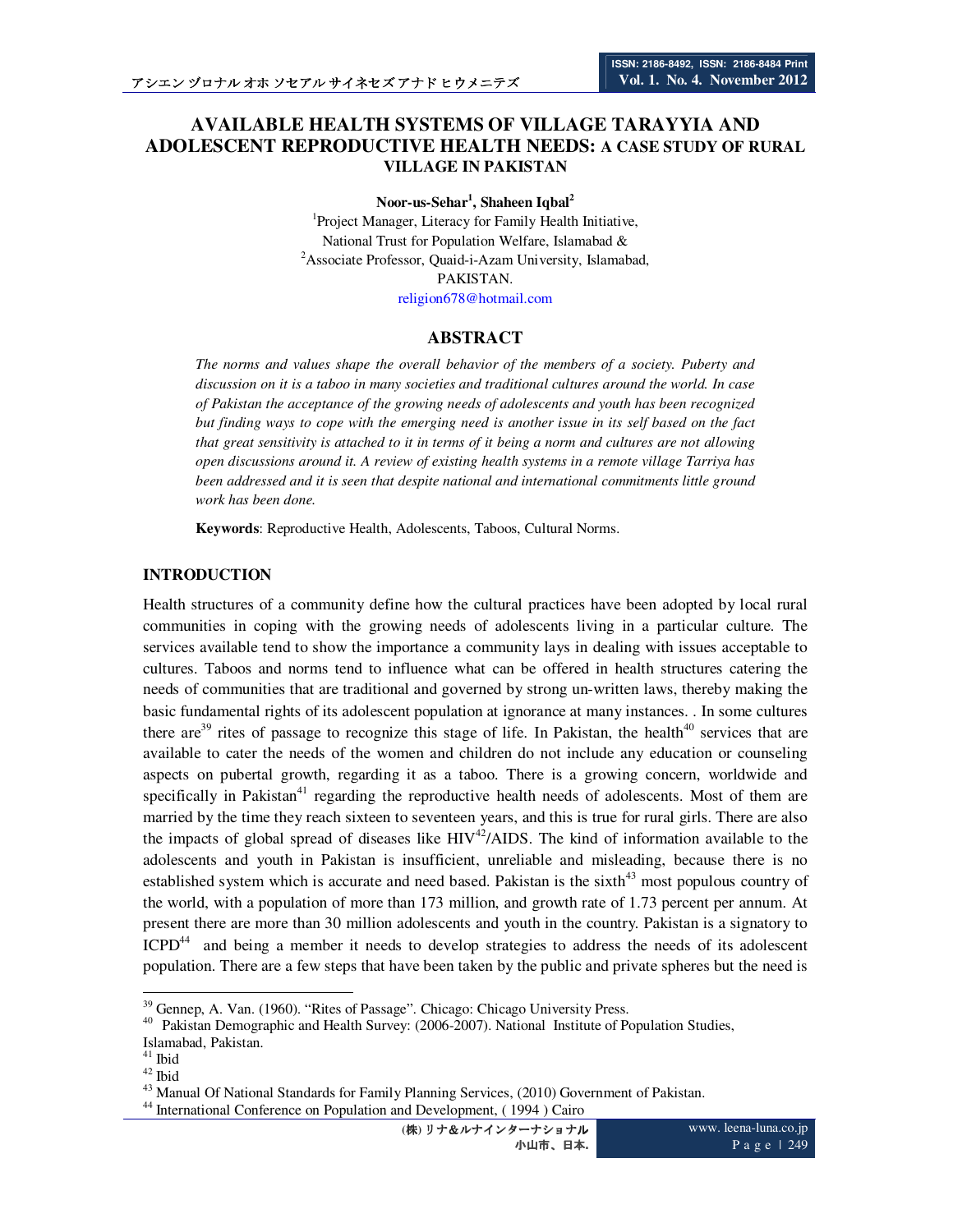far more than the actions taken. Sargent & Johnson,  $(1996)^{45}$ , have highlighted that there is scant literature available regarding the decisions on reproductive health needs of this age group. The Ministry<sup>46</sup> of Population Welfare (Government of Pakistan) has taken a step forward to address to the needs of the male and female adolescents. With the assistance from UNFPA; it started the process of providing information on reproductive health issues and sexual health problems, (menarche, physical growth in males/females, and its consequences.) According to the Pakistan Demographic and Health Survey<sup>47</sup>, Pakistan has a very high profile of young population- i.e. to say that  $41^{48}$  percent of the population is below the age 15 and only 4 percent of the population is over 65 years of age.

Puberty<sup>49</sup> is a normal phase of development that a child experiences, with appearance of physical characteristics different for both sexes. In anthropology the research in the context of decision making regarding the reproductive health is that of Nardi  $(1983)^{50}$  her research is based on the Samoan population. She viewed how decisions are made for child –spacing and other social issues. Decisions shape the lives of the other members of the family. It is a cognitive process, leading to a course of actions among alternatives<sup>51</sup>.

In a recent survey conducted by National Institute of Population Studies<sup>52</sup> (NIPS), nearly 60% of the adolescents/ youth are aware of reproductive health issues and the percentage is higher in urban areas as compared to that of rural areas.

 These practices are also dependent upon looking at the adolescents as a future force that must be protected from flow of information that can cause a negative impact on the traditional ways of dealing with health issues. The marriage factor is important in bringing a change in their lives, because now they are accepted and can have access to information which was forbidden with their maiden status.

 The society believes that need based information should be made available, no matter how confused the adolescent can be, there are no means to guide and remove discrepancies that arise as a result of changes that take place in growing adolescents. Because it was the way my mother handle the situation, I must also follow the same pattern, because it bring harmony and comfort to the overall behavior of societies.

#### **Locale of Study**

The study was conducted in the village Tarriya, of Union Council Tarriya, located in district Rawalpindi. The village is located in the Potowar (rain fed ) region. The study revolved around the health systems and the emerging reproductive health needs of adolescent girls. This particular village was selected because it had a few health related interventions, like a private medical center, LHV program and community health workers attending to the needs of maternal and child health.

#### **Hypothesis**

 $\overline{1}$ <sup>45</sup> Sargent, F.C and Johnson, T.M (eds.) (1996). "Hand Book of Medical Anthropology. Contemporary Theory and Method", West Port: Greenwood Press.

<sup>&</sup>lt;sup>46</sup> Personal Hygiene, and Reproductive Health Issues of Adolescent( 1998), Ministry of Population Welfare and UNFPA. Pakistan.

 $47$  Pakistan Demographic and Health Survey. (2006-2007). National Institute of Population Studies.  $^{\rm 48}$  Ibid.

<sup>49</sup> http// tweenparenting.com/bro/ Jennifer-O-Donnell-47404.htm

<sup>50</sup> Nardi, B. (1983): "Goals in reproductive decision making'' American Ethnologist 3: 697-714.

<sup>&</sup>lt;sup>51</sup>James, G.M (1994) A Premier on Decision- Making: How Decisions happen. New York Free Press 52 'Reproductive Health of Youth: Perceptions, Attitudes and Practices' (2003). NIPS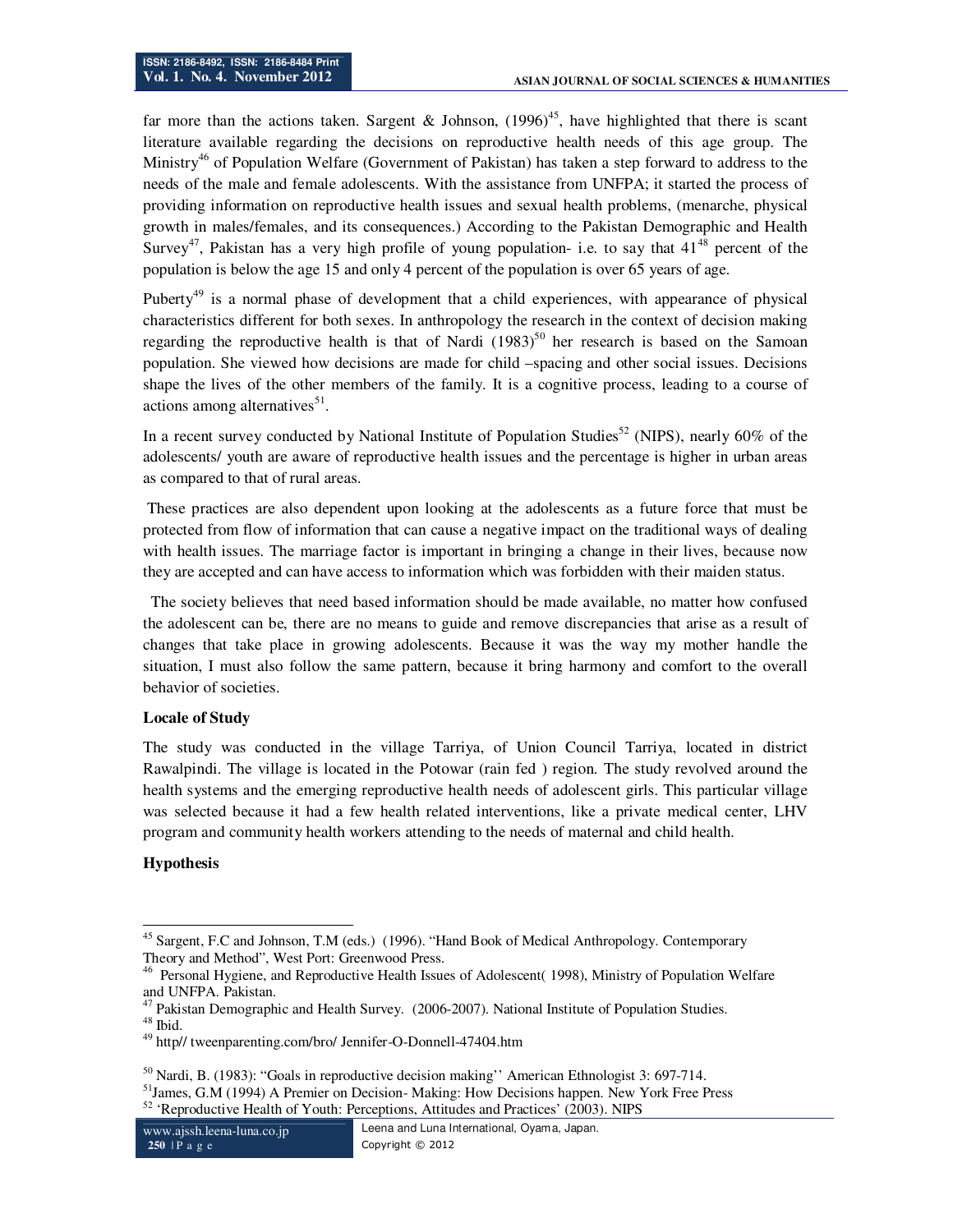"The cultural construct has made the available health system neglect the reproductive health needs of adolescent girls.''

## **RESEARCH MRTHODOLOGY**

The field work for this particular study began in February 2008 and it was in December 2009 that the research findings were completed. The research was made possible by applying a number of qualitative and quantitative research techniques

#### **THEORITICAL FRAME WORK**

Robert Layton, states that,

*"The functionalist looked inside the units of what Durkheim had termed 'compound societies." They investigated the internal structure of the social segments, examined the social relationship that held the segments together, and attempted to explain the apparent stability of segmentary societies"<sup>53</sup> Robert Layton, (1997, p.26)*

The Functionalists have proposed three different definitions of function.

- 1. First they define function in a quasi-mathematical sense, stating that every custom is interconnected with all others in the community, so that each conditions the state of the others.
- 2. The second used by Malinowski is drawn from physiology. The function of custom is to satisfy individual's primary biological needs through the medium of culture.
- 3. The third from Radcliffe-Brown and borrowing from theories of Durkheim. Each custom functions in maintaining the integrity of the social system.
- 4. If we consider the third aspect, where Radcliffe- Brown talks about a system, its integrity and the part a custom plays in maintaining it, then we can look upon the rural community of Tarriya and analyze how customs affect the situation there

Defining the term custom,

*"This term refers to the totality of socially acquired behavior patterns which are supported by tradition and generally exhibited by the members of a society. A custom of only short duration is called a fashion. Customs are distinguished from habits, which are an individual's idiosyncratic behaviors. Whereas society s believed to be the source of customary Behavior, Habits are believed to grow out of the unique biographical experiences of individuals."<sup>54</sup> Encyclopedia of anthropology: 1976, p-113.*

Applying the above definition, to what the functionalists have said, the researcher found that where a traditional system exists, its members have adopted certain code of conduct, (rules and regulations) and they all adhere to this, which is not a written document but it is an un signed form of acceptance, amongst the members. Illicit relations out of wed lock are considered as a sin. There is punishment for those who break the rules or in other words deviance from the set rules is liable to resistance from the members of the group or community and deeper in the minds of individuals there is fear of punishment and resentment from the society. Despite all this the researcher could hear stories of breaking these laws. Thus the rules are broken and there is deviance, but the most important fact is that, the frequency

 $\overline{a}$ <sup>53</sup> Layton, R. (1997). An Introduction to Theory in Anthropology; Cambridge University Press.

<sup>54</sup> Hunter, David. E and Whitten, Philip. (1976).Encyclopedia of anthropology: Harper and Row Publishers. New York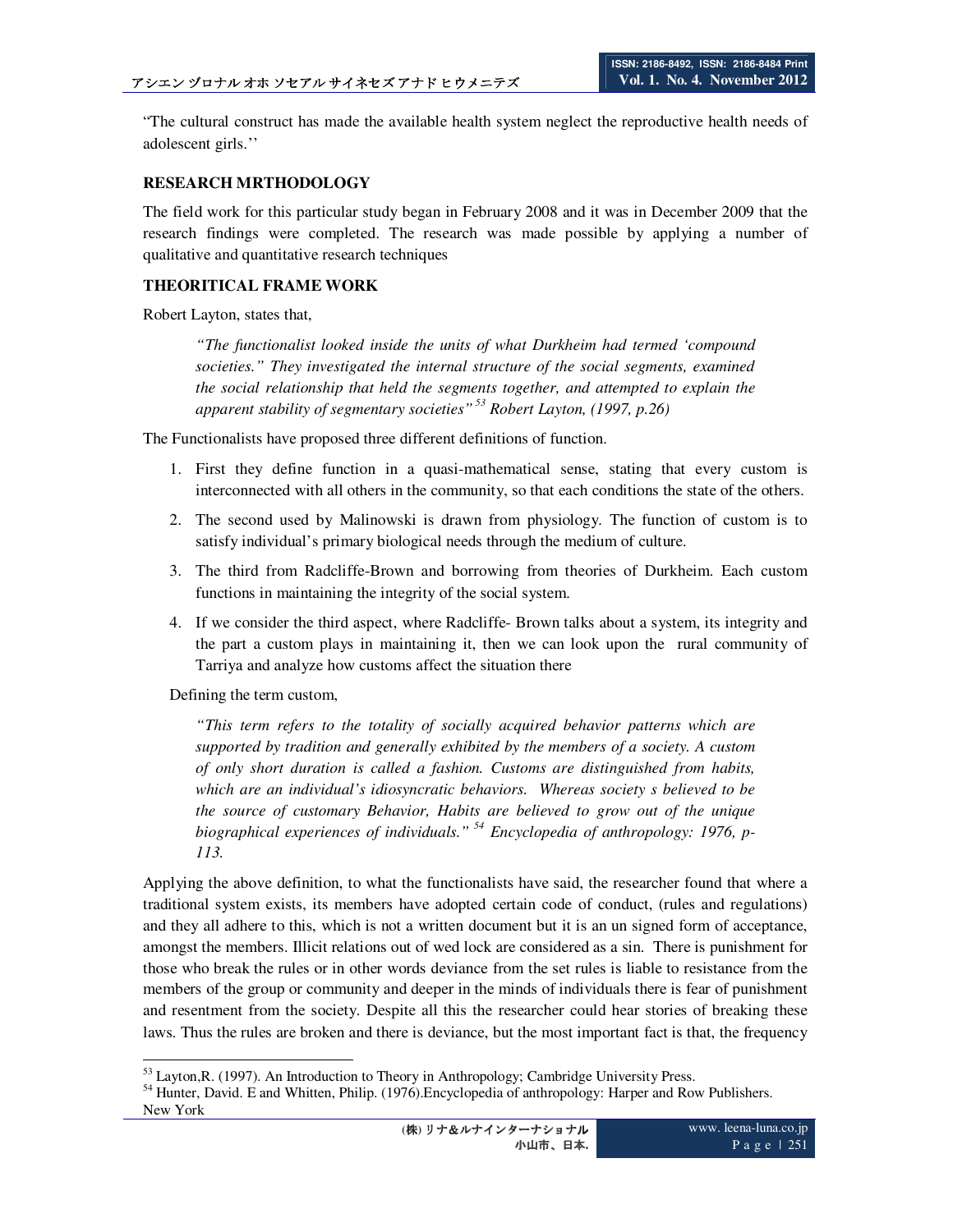of such out breakers is low. This is to say that there are cases against the said norms, but very few. If the society had not agreed upon a common understanding, then its members had a free will to do what they want, but knowing the consequences of this "free will'', the society has adopted a common understanding, and the socialization process of individuals as members of a family are actually reinforcing through training into their children from the birth. It is because of all this that a traditional culture like Tarriya has confined the puberty related information to limited access and only at a particular time some of it is being shared with adolescent girls.

In traditional and non industrialized societies strong adherence to such rules and regulations are observed, that are keeping its members intact. There are a few cases of breaking the law, but these deviants are dealt with full force and sanctions are imposed on them. When there is technological advancement, roles are redefined, for example like in cities, women are equally participating in economic activities like men, so their roles have been no more confined to homes, but have been redefined. So change is taking place, but slowly. So there is little resistance from its members.

Linking the functionalist theory to the social system in which the villagers live, it is through maintaining the integrity by the conscious efforts of the people by practicing the customs they believe can hold the social system together. This will be explained by sighting the examples from the actual situation.

If we look at a family, then we see that it is an institution, the work of this institution is to cater the sexual needs of the individuals that are bound into a marriage relation. On the other hand because of this marital union and accepted form of behavior from the community, the offspring's are produced. The family then rare the children and inculcates all those values, attitudes and behaviors that are acceptable for the community, of which this family is a part. The functions of the family include the following:

- 1. Fulfillment of sexual needs
- 2. Reproduction
- 3. Meeting, the basic needs of its members. (Food, shelter, etc.)
- 4. Socialization of children (values, norms, taboos)
- 5. Educating and skill development.
- 6. Marriage, of its adolescents/youth.
- 7. Keeping harmony and integrity in the society through establishment of above all.

The socialization process of the future generation, will inculcate all the moral values that the individual needs. As in the case of village Tarriya, it was observed that the puberty related information is very much controlled and only delivered to the adolescent girls when they have had their first menstruation. This information is limited and not complete, in the sense that there are no clarifications on what it means to menstruate. What is the body function, and what can be the consequences of a girl indulging into sexual interaction with opposite sex. This has further explanations as have been revealed from the discussion with the mothers.

- 1. The society believes that the control of information regarding puberty is essential in maintaining the mutual element of respect between mothers and daughter.
- 2. She believes, (mother), that passing of limited information to the adolescent girl will keep her innocent.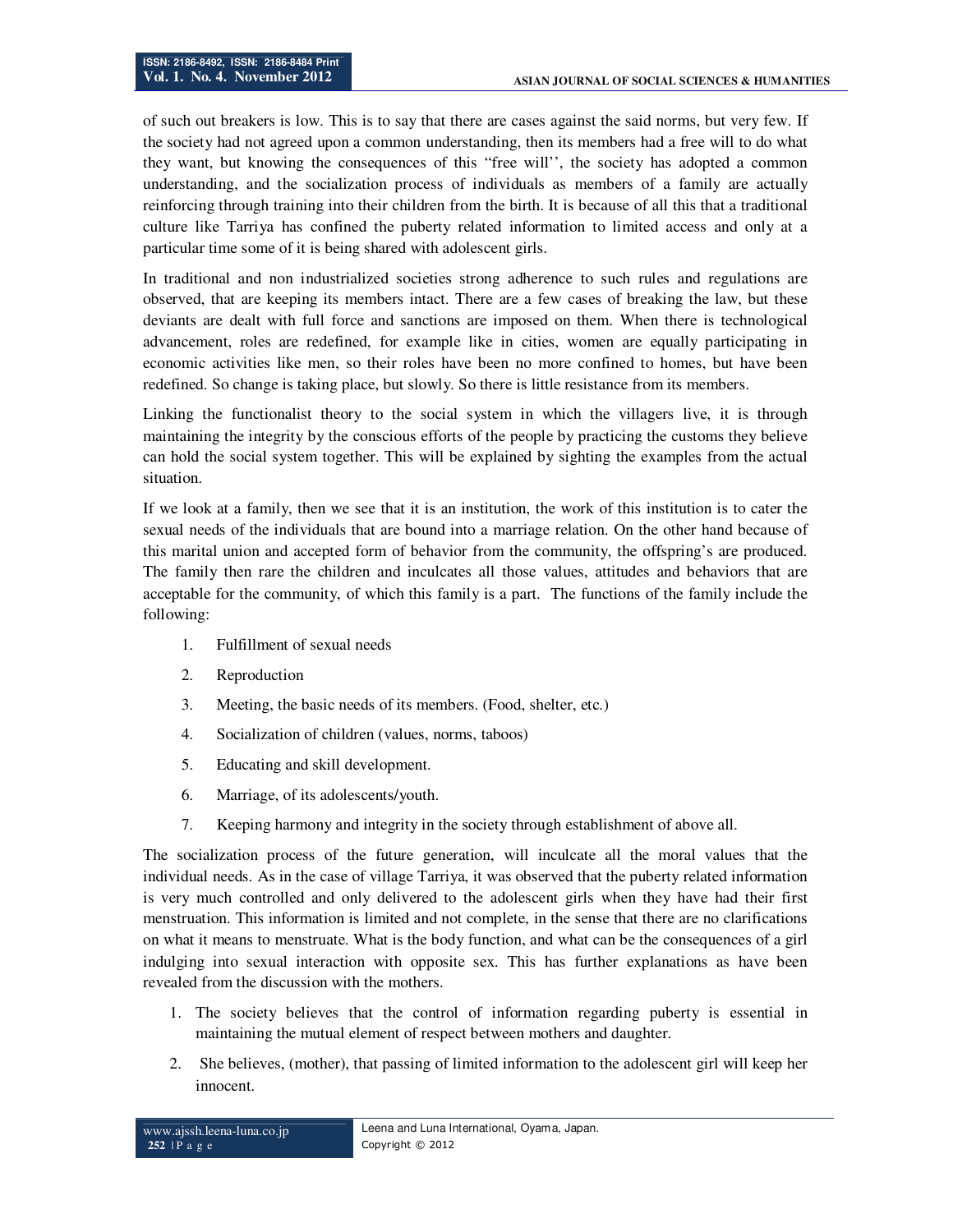- 3. She believes that the girl has no mental capacity to understand information that has been kept in secret from generations and if this is shared before she enters into her married life, can have negative consequences.
- 4. Controlling of such information also keeps an upper hand on the girls who have limited information, so that too much knowing can generate new ideas in girls, like (now they can reproduce). The information that has been hidden from generations must have logic to it.
- 5. Through all this interaction they are able to keep the society, (adolescents) out from indulging into encounters that can have a negative impact on the overall morality of the community.

All these efforts have a definite link with the marriage and virginity of the adolescent girl, as there will be serious consequences, if she is found to be indulged in any kind of sexual activity. These acts are widely condemned and there are serious consequences of exhibiting such a behavior. Anthropologists believe, that health, illness and its remedies are all culturally constructed, and in order to understand them, one must look with the emic perspective .Actions that are acceptable in one culture, may be totally looked with suspension in another, but 'cultural relativism', as was explained by Boas<sup>55</sup> and Marvin Harris<sup>56</sup> carry a lot of significance to explain the practices of others. Perceptions of health for an individual are largely explainable in the context of the place where the individual shares a specific culture with his relatives and community. Religion is also an important aspect in understanding why a person is behaving in a specific way and especially those cultures that are greatly influenced by it are directly in line with its teachings. Emic perspectives also carry a lot of significance while looking into a special cultural belief and practice.

## **Anthropology and Female Health Decision-Making**

Decisions play an important role in the institution of the family. But even more noteworthy is who decides and what are the roles of "significant others" in this process.

Health seeking has a direct link with the power and authority a person holds in a family and a community. For the purpose of this research this aspect will be reviewed in the context of family and decision making with reference to the authority and autonomy the adolescent holds in relation to the parental and marriage related influences. Nadri,  $57$  is regarded as an important figure on the contribution of research based on decision making on the reproductive health. Her work was based on child spacing and other such issues of social significance. As far as the researchers own area is concerned Nadirs contribution are found to be useful in understanding decisions that are made by married adolescents on child birth and spacing.

#### **Access to Health Care for Adolescents**

As far as the adolescent and un-married girls are concerned, they can have access to the Konan Medical Center, located at the heart of the village, where all medicine and doctor are free of charge. But this is only for minor treatments. As far as the issue of reproductive health is concerned, there is no female doctor available at this center. There is no health related education given in the school. The village people believe that the mother and the family of the adolescent girl are the best source for providing information on issues of puberty. The married adolescent girls do have access to all kinds of facilities within their vicinity, but as far as the un-married girls are concerned, it is believed that taking

 $\overline{a}$ <sup>55</sup> Boas, Franz..(1928): Anthropology and Modern life. New York: W.W, & Norton and Company

<sup>56</sup> Harris, Marvin. 1968: The Rise of Anthropological Theory a history of theories of culture. New York: Thomas Y .Crowell.

<sup>57</sup> Nardi.B (1983) "Goals in reproductive decision making'' American Ethnologist 3: 697-714.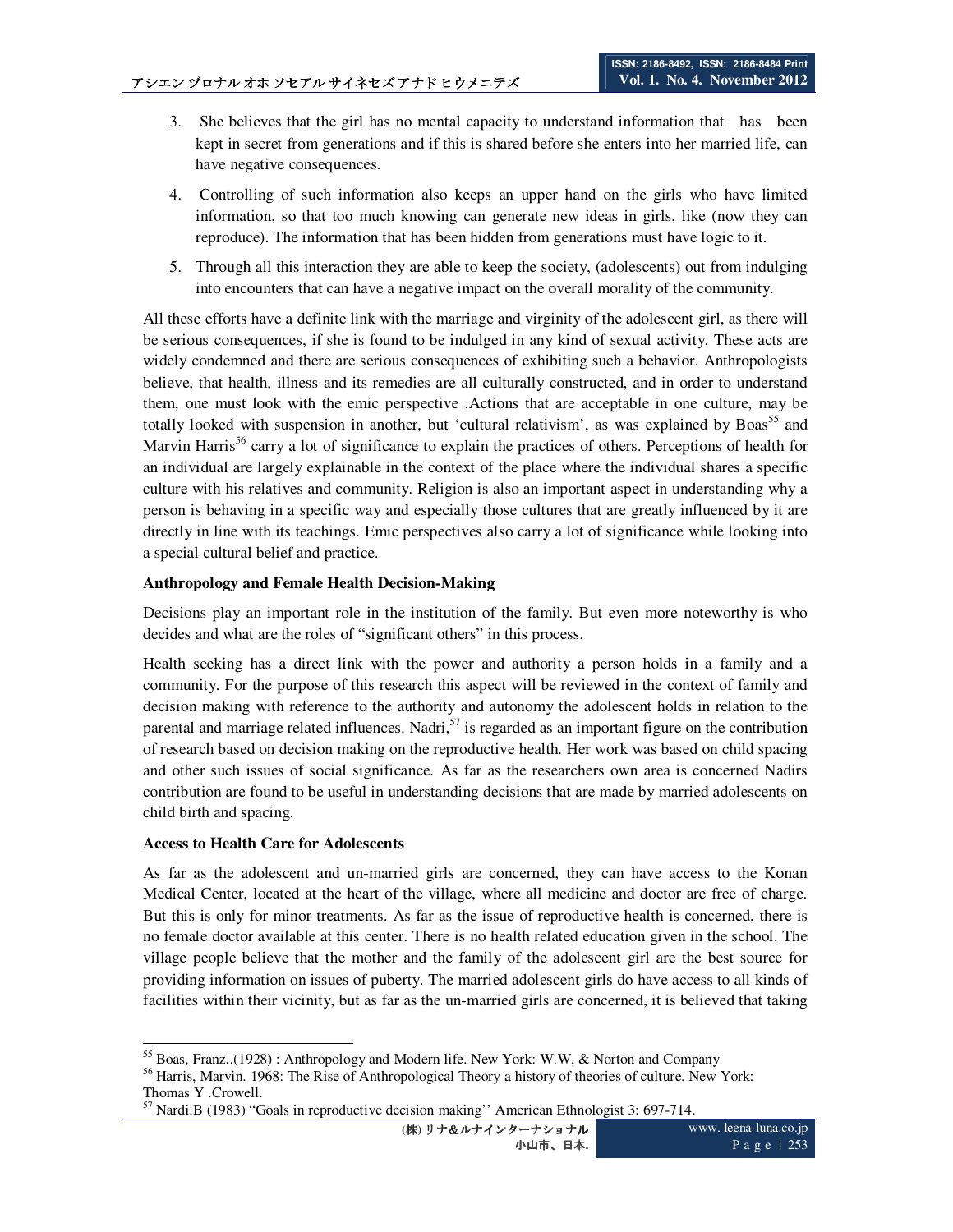her to a doctor for irregular cycle or any other issue might raise the inquisitive feeling amongst the village women, who may perceive it in some negative sense. In other words it is not a common practice to take young un-married girl for a reproductive health issue, hence the mother when finds that there is some problem she tries to address it at home, like abdominal pain during the monthly cycle.

## **Health Facilities (Village)**

There is a single BHU( Basic health Unit), serving a population of nineteen villages. This BHU lacked a number of basic facilities at the time when this research was under taken. There is no doctor available to look after the patients, at times the dispenser is handling patients and giving them general medicines that are not prescribed by a doctor. The BHU only contained medicines that were used for minor treatments. Another important issue that came under discussion was that there was no female doctor. The women of the village preferred to talk to female doctor for resolution of their problems. But with males, this could not be done; hence the demand of the area was that of a gynecologist. The normal health conditions that are prevailing in the area indicate that the children are reported to have stomach problems, like worms and diarrhea. Other than this one common problem amongst children and adults is skin infections specially allergy, this is also related to the personal hygiene and availability of safe and clean drinking water. Amongst married women and adolescent girls anemia was the most common visible complaint, the reason being repeated pregnancies, and lack of a balanced diet. There were a number of sugar cases and most of the elderly population reported of blood pressure. There were two ways of treating diseases one was based on the indigenous knowledge of the community and the other was medical examination and treatment, both were found to be effective depending upon the faith of the patient, but as far as attending to adolescent needs no counseling or help unit to give them guidance and support was available at this facility.

#### **Konan Medical Center**

Konan Medical Centre was established in 1997 in Tarriya. Currently this medical centre is receiving seventy thousand per month as assistance and it is managing the medical centre with a limited staff of a doctor and an LHV. The medical center is placed as the house of a retired army official who is also looking after pick and drop services of staff and the male doctor. In a normal daily routine almost hundred patients are provided with free basic medical facilities, that include medicines and check up by a doctor. The cases that are complicated are referred to the hospitals which are not far from the village. Currently there are a number of private clinics near the main city area.The residents of this village and the Union Council as a whole have great belief in the services of the medical center and the doctor. Medicines of good quality are provided at this center. But as far as the adolescent population was concerned,( un married females), no services whether counseling or guidance was seen as its part, rather adolescents reproductive health needs were not found to be an essential part of health systems.

#### **Tehsil Headquarters**

The Tehsil Headquarter is also a health facility that the villagers can avail. It is situated in Rawalpindi city. Here qualified doctors are available to treat the patients with good quality of medicines. But one has to travel a great distance to reach this facility. No consultation is provided to adolescents as part of health system, but the mothers have a chance to discuss if any problem is faced by their daughters. Normally mothers hesitate to talk about such issues as it is regarded as a taboo and also a topic of private sphere.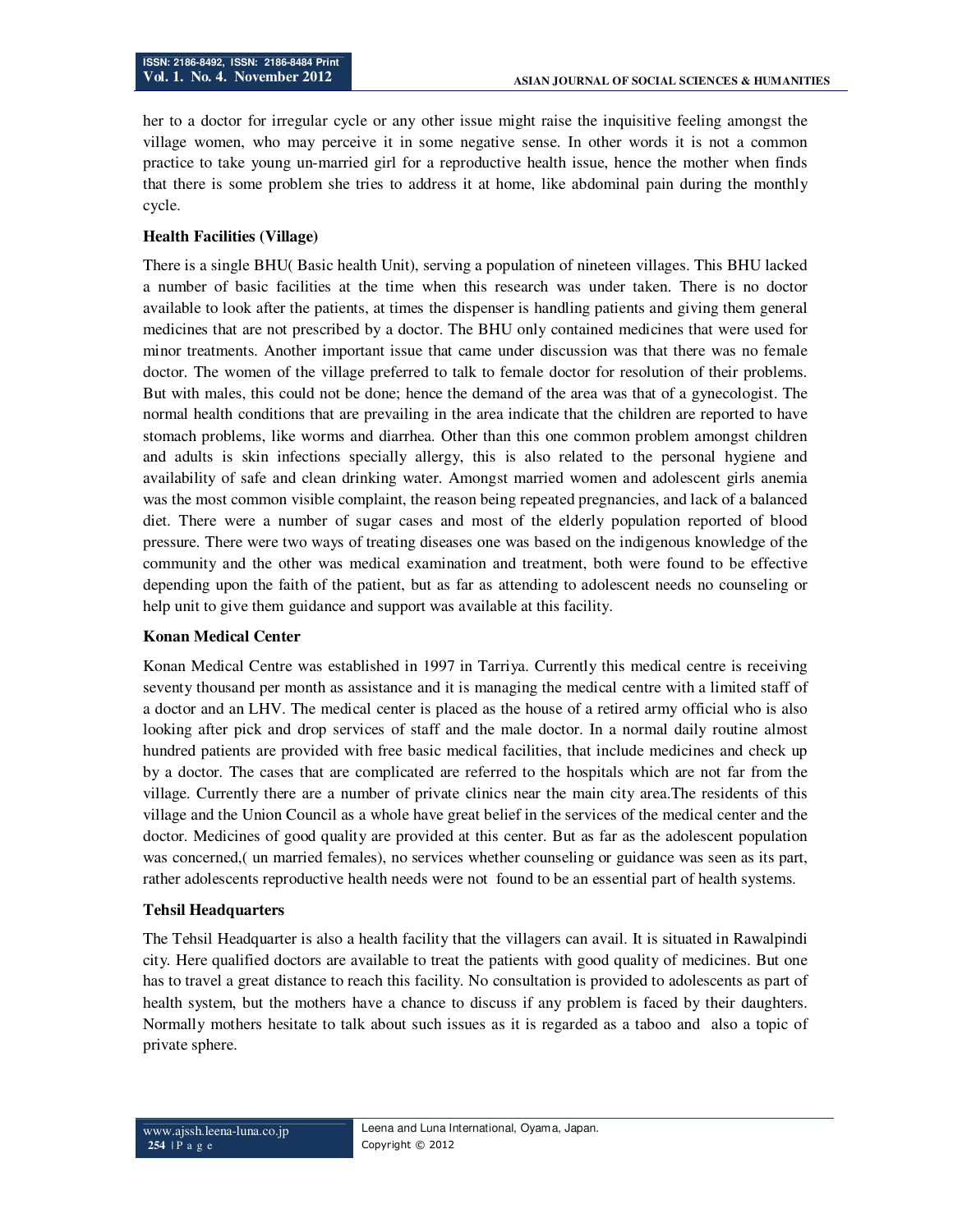#### **The Lady Health Workers Program (LHW)**

This program was introduced in 1994, by the then prime minister, Ms Bhutto. This was done basically to provide family planning services. Each LHW was given a target of a population of 1000 people where she was given the task of recording the eligible cases for family planning and introduces some method, like pills or condoms and also teaches them about small family norms. The married adolescents have an open access to discuss their issues, but no one can ever think that an un married adolescent can discuss, its against the norms and regarded as a family issue..

#### **Traditional Birth Attendants (TBAs)**

Currently there are two traditional birth attendants in this village. They were un -trained when recently the PAIMAN,( Pakistan's initiative for mother and newborn) project helped in the training of these paramedics. In the past these TBAs were attending to the needs of not only this village but also the nearby villagers. They were called at various occasions of childbirth. After a few cases in which lives of mothers and infants were lost at the hands of these un-trained TBAs, the community decided to take the services of medical doctors and TBAs were replaced by a doctor in many instances of child births. These TBAs are attending to the needs of married adolescent girls, but no un-married adolescent girls has ever been made a part of this facility, these are only concerned with married women and their health needs.

## **CONCLUSION**

Hence the available health facilities in place within the village have no aspect for attending the needs of adolescent population, (un-married females), the culture does not allow any kind of flow of information or treatment of issues, that is culturally not acceptable and the open discussion around the topic is regarded as a taboo, thus through the control of information the virginity of the females is ensured. The health structures therefore have no representation of any nature regarding adolescents, (unmarried) reproductive health needs.

#### **REFRENCES**

Boas, F. (1928). *Anthropology and Modern life.* New York: W.W, & Norton and Company

- Gennep, A.V. (1960). *Rites of Passage.* Chicago: Chicago University Press.
- Harris, M. (1968). *The Rise of Anthropological Theory a history of theories of culture.* New York: Thomas Y .Crowell.
- http// tweenparenting.com/bro/ Jennifer-O-Donnell-47404.htm
- Hunter, D.E. and Whitten, P. (1976). *Encyclopedia of anthropology:* New York: Harper and Row Publishers.
- International Conference on Population and Development, (1994) Cairo
- James, G.M. (1994). *A Premier on Decision- Making: How Decisions happen.* New York: Free Press
- Layton, R. (1997). *An Introduction to Theory in Anthropology.* Cambridge University Press.
- Manual of National Standards for Family Planning Services, (2010). Government of Pakistan.

Nardi, B. (1983). *Goals in reproductive decision making.* American Ethnologist 3: 697-714.